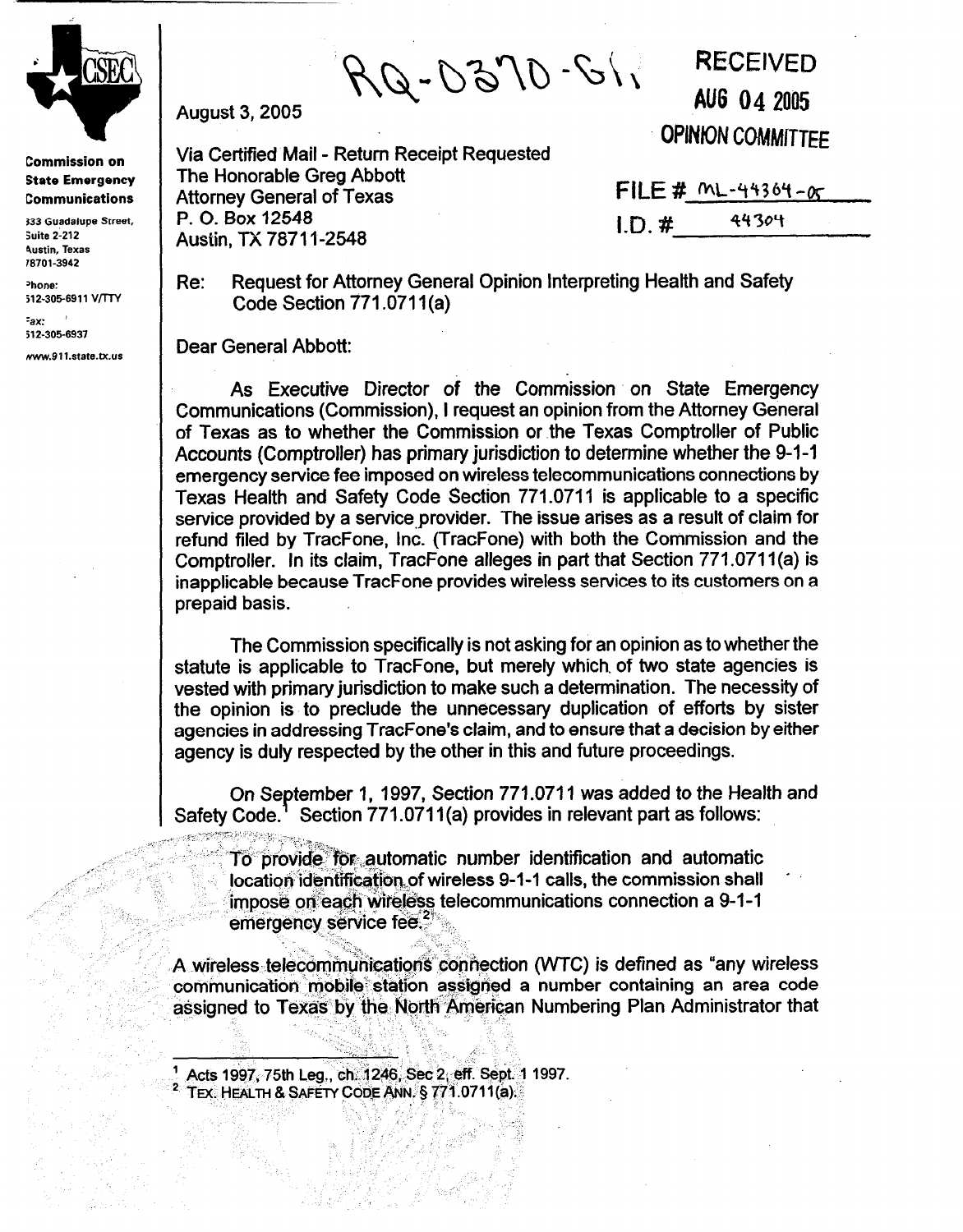connects a wireless service provider to the local exchange provider."3 A WTC is more commonly known as a cell phone. Wireless service provider is defined in Section 771 .001(12), and in lay terms refers to a provider of cellular phone service.<sup>4</sup> Pursuant to Section 771.0711(b), "a wireless service provider shall collect the fee in an amount equal to 50 cents a' month for each wireless telecommunications connection from its subscribers."<sup>5</sup>

A plain reading of Section 771.0711 would appear to confer primary jurisdiction on the Commission to determine whether a person is a wireless service provider whose customers use WTCs, and to require such a provider to remit the appropriate fees to the Comptroller. However, Tax Code Chapter 111, Collection Procedures, confers authority upon the Comptroller with respect to any fee that it is required to collect under a law not included in the tax code.<sup>6</sup>

Section 771.077, Collection of Fees and Surcharges, was amended in 1999 to give authority to the Comptroller to collect past due fees, including the wireless  $9-1-1$  fee.<sup>7</sup> In 2001, Section 771.0711(b) was amended to require wireless service providers to "pay the money collected to the comptroller not later than the  $30<sup>th</sup>$  day after the last day of the month during which the fees were collected," and further provided that "the comptroller may establish alternative dates for payment of fees under this section.<sup>8</sup> The Commission does not challenge that the wireless 9-1-1 fee is a tax $^9$  or fee which the Comptroller is charged with collecting.<sup>10</sup> Accordingly, the Commission does not dispute the general applicability of Tax Code Chapter 111 to the collection and adjudication of claims regarding the wireless 9-l-l fee.

A possible resolution of the statutory conflict might be found in the Tax

- (A) a service whose users do not have access to 9-l-l service;
- (B) a communication channel used only for data transmission;
- (C) a wireless roaming service or other nonlocal radio access line service; or

(D) a private telecommunications service:

*' Id.* at 771,0711(b).

TEX. TAX CODE ANN. § 111.0021 (Vernon Supp. 2004).

7 Acts 1999,76th Leg., ch. 1405, Sec. 29, eff. Sept. 1, 1999; See Atty Gen. Op. No. JC-0264 *~2000).* 

Acts 2001, 77th Leg., ch. 1156, Sec. 61, eff. Jan 1, 2002.

<sup>9</sup> TEX. TAX CODE ANN. § 101.003(13) ("Tax" means a tax, fee, assessment, charge, or other amount that the comptroller is authorized to administer.").

<sup>19</sup> TEX. HEALTH & SAFETY CODE ANN. §§ 771.0711(b), (f); 771.073(b-c); and 771.077(a-d)

*<sup>3</sup> Id.* at *5 771.001(13).* 

*Id.* at § 771.001(12):

<sup>&</sup>quot;Wireless service provider" means a provider of commercial mobile service under Section 332(d), Federal Telecommunications Act of 1996 (47 U.S.C. Section 151 et seq.), Federal Communications Commission rules, and the Omnibus Budget Reconciliation Act of 1993, (Pub. L. No. 103-66), and includes a provider of wireless two-way communication service, radio-telephone communications related to cellular telephone service, network radio access lines or the equivalent, and personal communication service. The term does not include a provider of: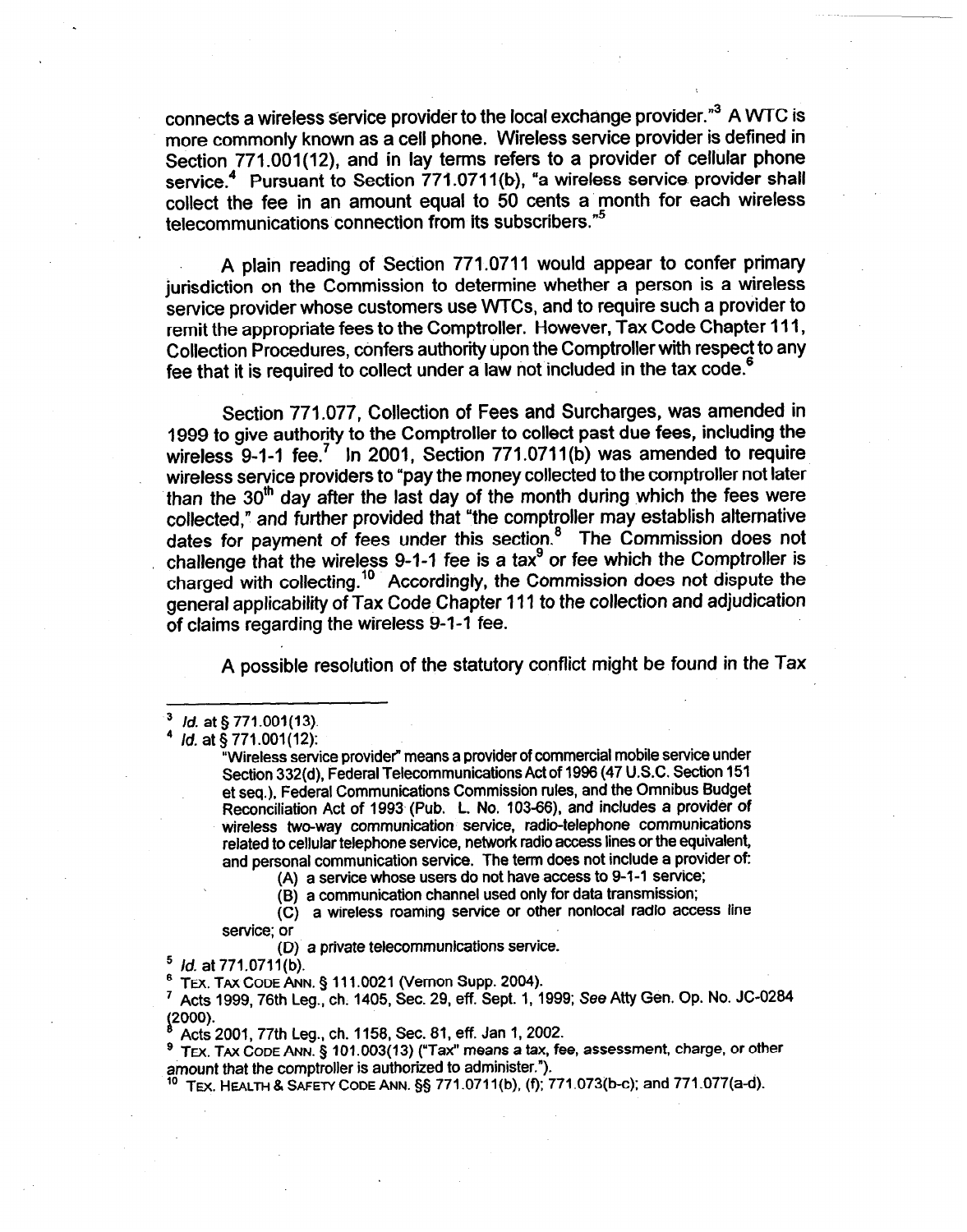Code. Tax Code section 111.0022 provides:

This subtitle [Subtitle B] and Subtitle A [General Provisions] of this title apply to the administration, collection, and enforcement of other taxes, fees, and charges, including penalties, or other financial transactions, that the comptroller is required or authorized to collect or administer under other law, to the extent that the other law does not conflict with this subtitle or Subtitle A of this title.

Section 111.0022 would appear to require the application of the Tax Code, including any corresponding jurisdiction conferred therein, except in instances where the law governing the Comptroller's authority is found outside of, and conflicts with, the Tax Code.

In the TracFone matter, such outside law could refer to Section 771.0711(a). Consistent with this interpretation are the sections in the Health and Safety Code that declare that the Commission "is the state's authority on emergency communication."<sup>11</sup> and require each public agency "to cooperate with the commission to the fullest extent possible."'2 Moreover Section 771.077(b) provides that the "comptroller may establish procedures to be used by the commission to notify the comptroller of a service provider's . .. failure to timely deliver the fees."<sup>13</sup> Taken together these provisions appear to recognize the authority of the Commission to apply Section 771.0711(a), while simultaneously requiring any ruling by the Commission to be submitted to- the Comptroller for enforcement.<sup>1</sup>

Based on the foregoing, I respectfully request your opinion as to whether the Commission or the Comptroller has primary jurisdiction to determine whether the 9-1-1 emergency service fee imposed on wireless telecommunications connections by Texas Health and Safety Code Section 771.0711 (a) is applicable to a specific service provided by a service provider.

Sincerely,

Paul Matter

Paul Mallett Executive Director

cc: Judge Dorothy-Morgan Commission Presiding Officer

> Patrick Tyler Commission General Counsel

- $^{11}$  TEX. HEALTH & SAFETY CODE ANN. § 771.051(a).
- <sup>12</sup> *Id.* at § 771.052.

<sup>&</sup>lt;sup>13</sup> *ld.* at § 771.077(b).

<sup>&</sup>lt;sup>14</sup> See Atty Gen. Op. No. JC-0284 (2000).